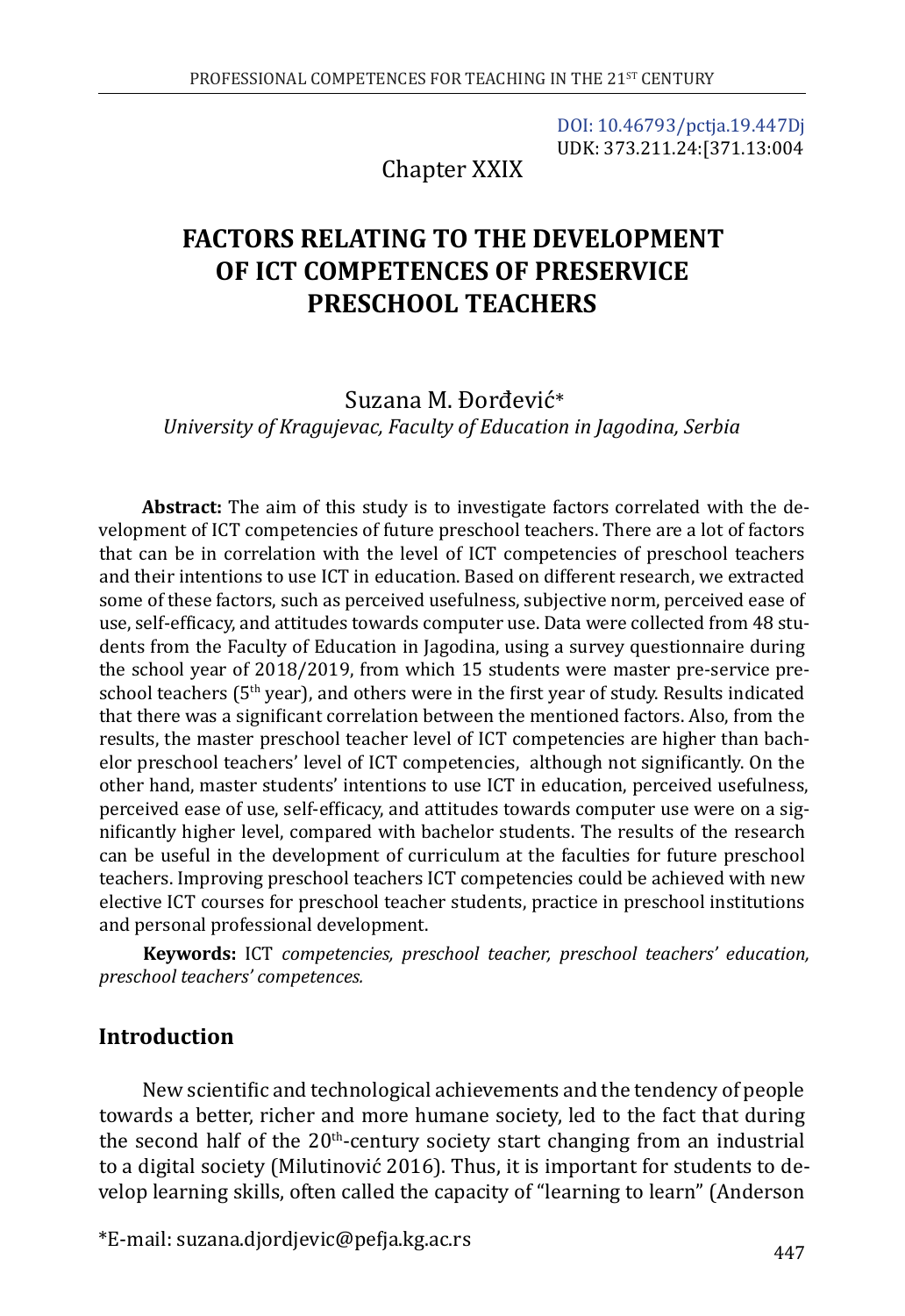2008). For learning these skills, appropriate use of technology by teachers in education is important (Teo, Milutinović 2015), and this could also be applied to preschool teachers. Therefore, faculties for preschool teachers are expected to prepare preschool teachers to adequately use technology in education (Brun, Hinostroza 2014).

Studies have shown that despite increasing access, and a potential advantage in teaching information and communication technology (ICT) abilities to strengthen or transform teaching, preschool teachers seldom use computers in education (Barak 2014; Russell, Bebell, O'Dwyer, Duffany 2003). Consequently, faculties for preschool teachers have engaged in various efforts to re-shape their curriculum (Ottenbreit-Leftwich, Glazewski, Newby, Ertmer 2010). More precisely, they are incorporating technology into every aspect of the curriculum, allowing preschool teachers to understand the pedagogical reasons for using technology (Polly, Mims, Shepherd, Inan 2010). Previous research identified various approaches that may develop the ICT competencies that future preschool teachers will require (Chien, Chang, Yeh, Chang 2012). Sill, promoting ICT competencies for preschool teachers in an integrated and cross-curricular manner requires multiple strategies (Kay 2006).

The intention of preschool teachers to use computers is directly correlated to the real use of computers by preschool teachers, as shown by several studies (Milutinović 2009; Tondeur, Aesaert, Prestridge, Consuegra 2018). Some studies have aimed at preschool teachers characteristic correlated with their ICT competencies, such as "ease of use" or "subjective norm" (Tondeur, Aesaert, Prestridge, Consuegra 2018; Holland Piper 2016). These correlations are especially important as it has been discovered that preschool teachers' individual ICT characteristic (attitudes, ease of use, subjective norm) have a great effect on their use of technology in education (Teo, Milutinović 2015).

Preschool teachers are faced with numerous problems, from deficiency of resources and time to deficiency of necessary knowledge and experiences for successful integration of computers in education. The extent to which students develop their ICT competencies will depend on how much teachers and preschool teachers use computers and in which way (Milutinović 2016). Because of the reasons mentioned above, research is continuously trying to give an answer to the question of what the variables that have influence in the usage of computers in education are.

The main aim of this study is to explore factors correlated with the development of ICT competencies of future preschool teachers. Based on different research (Teo, Milutinović 2015; Tondeur, Aesaert, Prestridge, Consuegra 2018; Sanchez-Prieto, Olmos-Miguelanez, Garcia-Penalvo 2016), we extracted some of these factors, such as perceived usefulness, subjective norm, perceived ease of use, self-efficacy, and attitudes towards computer use. Research should also explore if there is a difference between the master preschool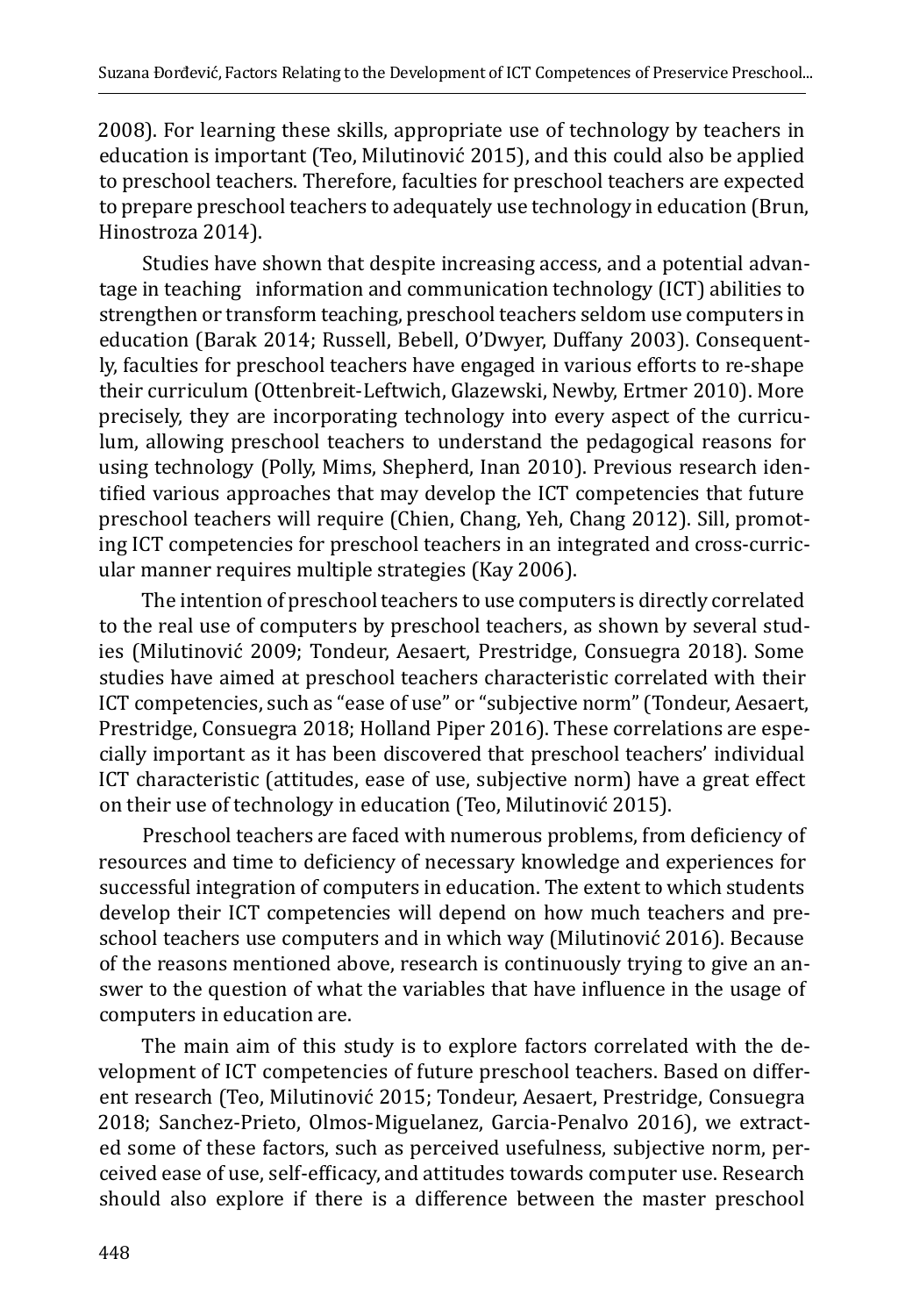teacher level of ICT competencies and bachelor preschool teachers' level of ICT competencies.

### **Literature review**

In the literature, many studies have been conducted to quantitatively measure pre- or in-service teachers' technology competency (Chien, Chang, Yeh, Chang 2012; Sang, Tondeur, Ching, Dong 2015). Due to the increasing importance of ICTs in all human activities, acceptance of technology by an individual is constantly studied and developed with many accepted models (Sanchez-Prieto, Olmos-Miguelanez, Garcia-Penalvo 2016). Some of these models are Theory of Reasoned Action – TRA, Theory of Planned Behavior – TPB, Technology Acceptance Model – TAM and Unified Theory of Acceptance and Use of Technology – UTAUT. Among all of these most commonly used model is TAM (Davis, Bagozzi, Warshaw 1989). However, in this research a model of correlation will be used, due to the small sample.

According to Julie Pallant (2007), correlation describes the strength and direction between two variables. Depending on the level of measurements of variables and nature of the data, there are different statistical indicators. Correlation between variables can be measured by Pearson's coefficient (**r**) and Spearman's rho coefficient (**r**<sub>s</sub>). Pearson's coefficient is compatible with unitary variables, while Spearman's rho coefficient is compatible with ordinal variable or when variables do not meet the requirements of Pearson's coefficient (Pallant, 2007).

Perceived usefulness, perceived ease of use, attitude towards computer use, subjective norm and self-efficiency are given by using hypotheses and are empirically supported as basic predictors for accepting the given informational system or technology by the user. Perceived usefulness is "defined as the prospective user's subjective probability that using a specific application system will increase his or her job performance within an organizational context", perceived ease of use "refers to the degree to which the prospective user expects the target system to be free of effort" and attitude towards computer use designates "an individual's positive or negative feelings (evaluative affect) about performing the target behavior" (Davis, Bagozzi, Warshaw 1989). Subjective norm is the conviction "the perceived social pressure to perform or not to perform the behavior" in question (Ajzen 1991). In studies about accepting technology, the subjective norm is one person conviction that people important to them think that they should or shouldn't accept technology. In another word, that is the extent to which pre-service teachers and pre-service preschool teachers experience demanding "important" or reference other individuals to use technology, which can relate to their colleagues, professors, and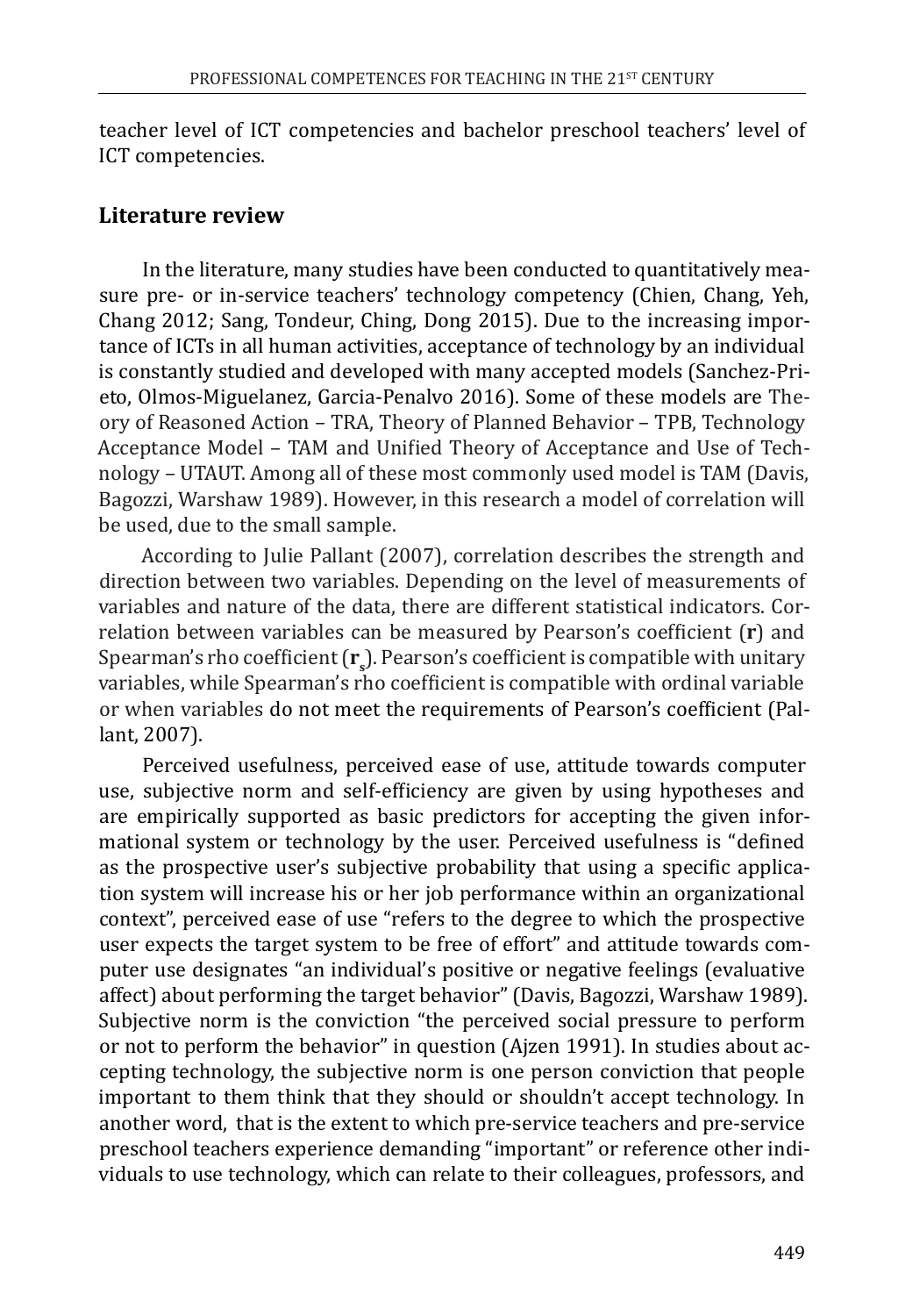headmasters university institutions (Milutinović 2016; Wong 2015; Teo, Milutinović 2015). Self-efficacy is a concept from Bandura's social cognitive theory (Bandura 1978). Albert Bandura (1978) defines it as a personal judgment of "how well one can execute courses of action required to deal with prospective situations". This definition of self-efficacy has been adopted as the assessment of one's own ability to use an information system (Compeau, Higgins 1995; Allan, Will 2008). Thus said, self-efficacy could be defined as the preschool teachers' belief in their own skills to produce an improvement in their students' learning (Van Dinther, Dochy, Segers, Braeken 2013).

PU, PEU, and ATCU are variables that were investigated in many studies that showed their correlations (Cheung, Vogel 2013; Motaghian, Hassanzadeh, Moghadam 2013; Teo, Milutinović 2015). Other studies have proven that subjective norm has a direct impact on perceived usefulness and perceived ease of use, and therefore, is correlated with these two variables (Schepers, Wetzels 2007; Venkatesh, Davis 2000; Teo, Milutinović 2015; Wong 2015). The effect that self-efficacy has on technology acceptance has been explored with good results both with teachers and students (Nam, Bahn, Lee 2013; Tarhini, Hone, Liu 2014; Wong, Teo, Russo 2012).

From the above-mentioned literature review, the next research tasks were formulated.

The first task is to investigate the level of pre-service preschool teachers' ICT competence, perceived usefulness, perceived ease of use, attitude towards computer use, subjective norm, self-efficacy and intention to use ICT in their future preschool practice.

The second task is to determine if there is a correlation between pre-service preschool teachers' ICT competence and intentions to use ICT with their perceived usefulness, perceived ease of use, attitude towards computer use, subjective norm and self-efficacy. Also, it should be determined is it positive or negative correlation, a strong or weak one.

The third task is to find if there is a difference between first-year and master students' intentions to use ICT in the future, ICT competence, perceived usefulness, perceived ease of use, attitude towards computer use, subjective norm and self-efficacy.

## **Method**

## *Purpose of the study*

Given the fact that preschool teachers seldom use computers in education, there are already many instruments available to quantitatively measure preor in-service teachers' technology competency (Chiena, Changabc, Yehc, Chang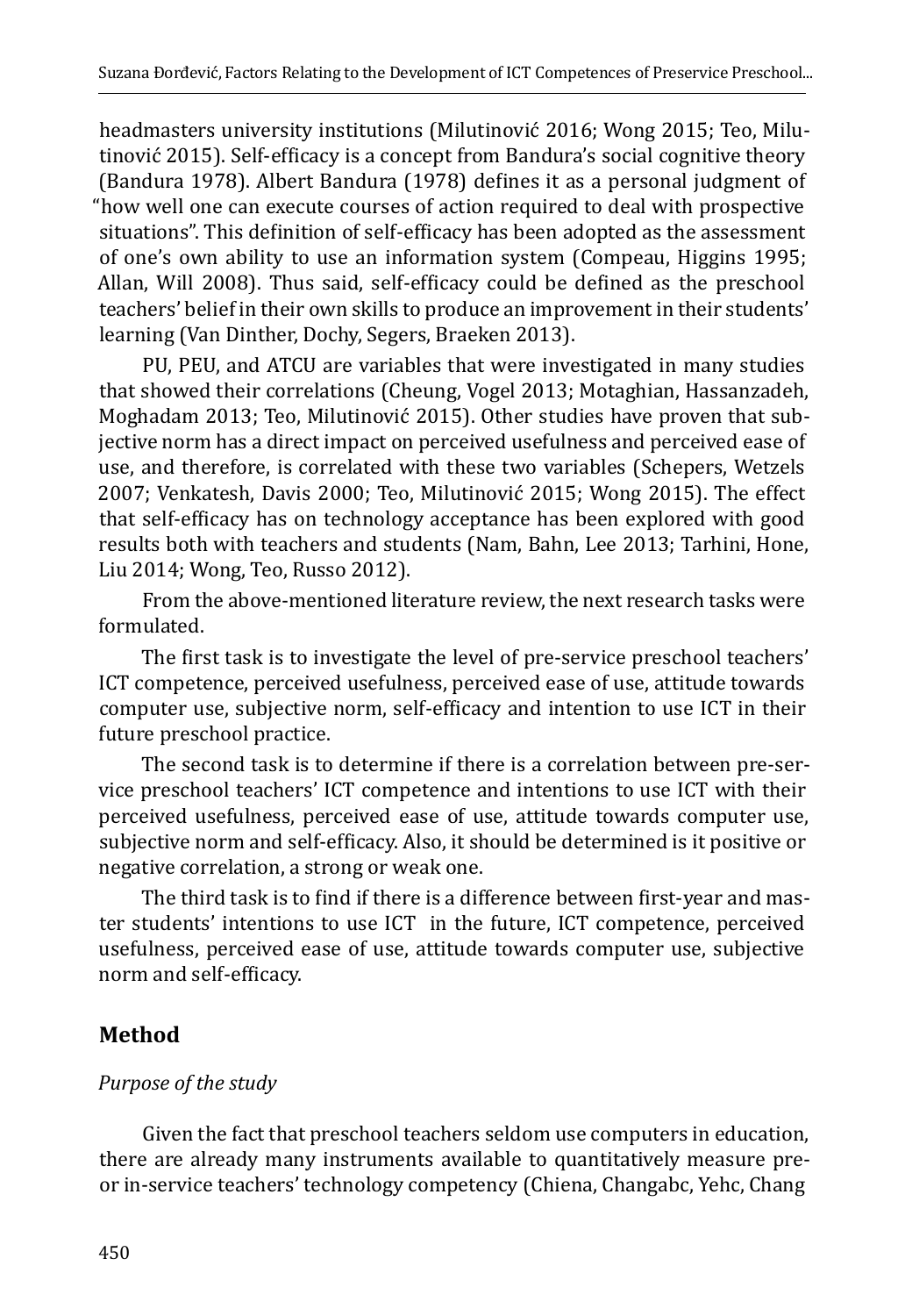2012; Sang, Tondeur, Ching, Dong 2015) that could be applied on measuring ICT competencies of pre-service preschool teachers. Therefore, the present study aims to investigate variables that are correlated with the development of ICT competencies of future preschool teachers.

#### *Aim of the study*

The aim of this study is to research variables that could be correlated with ICT competencies and the intention of future preschool teachers in using computers in education. Based on the literature review, factors that could be correlated with the intention to use computers are extracted. Also, the aim of this study is to compare and to determine if there are any differences between the ICT competencies of master pre-service preschool teachers and the ICT competencies of the first year of pre-service preschool teachers.

#### *Sample*

This research is focused on pre-service preschool teachers. Participants were students from the Faculty of Education in Jagodina using a survey questionnaire during the school year of 2018/2019. There was 45 students in total , from whom 15 students were master pre-service preschool teachers, and others were in the first year of study. Undergraduate students had studied and passed the obligatory ICT subject in the first year, while master students had studied and passed one more obligatory ICT subject.

Participants had the right to stand down from the survey at any time, and they were informed of the purpose of the survey. Participation was voluntary, and students did not gain any material benefits from the survey.

### *Measure*

For the purposes of this study, the questionnaire was constructed to measure students' intentions of using computers in education. The entire scale comprised 24 items (see Appendix). Variables PU, PEU, ACTU, SN, SE, and BI that were used in the questionnaire were taken and adapted (translated to the Serbian language) from various sources cited in the Appendix. Respondents were asked to rate each statement on a five-point Likert scale with meaning 1 – totally disagree to 5 – totally agree. Cronbach's Alpha (α) was used as estimates for scale reliability. It is recommended that the value is equal to or greater than 0,70 (Schumacker, Lomax 2010). Composite reliability of the proposed constructs is between 0,71 and 0,95, as shown in Table 1.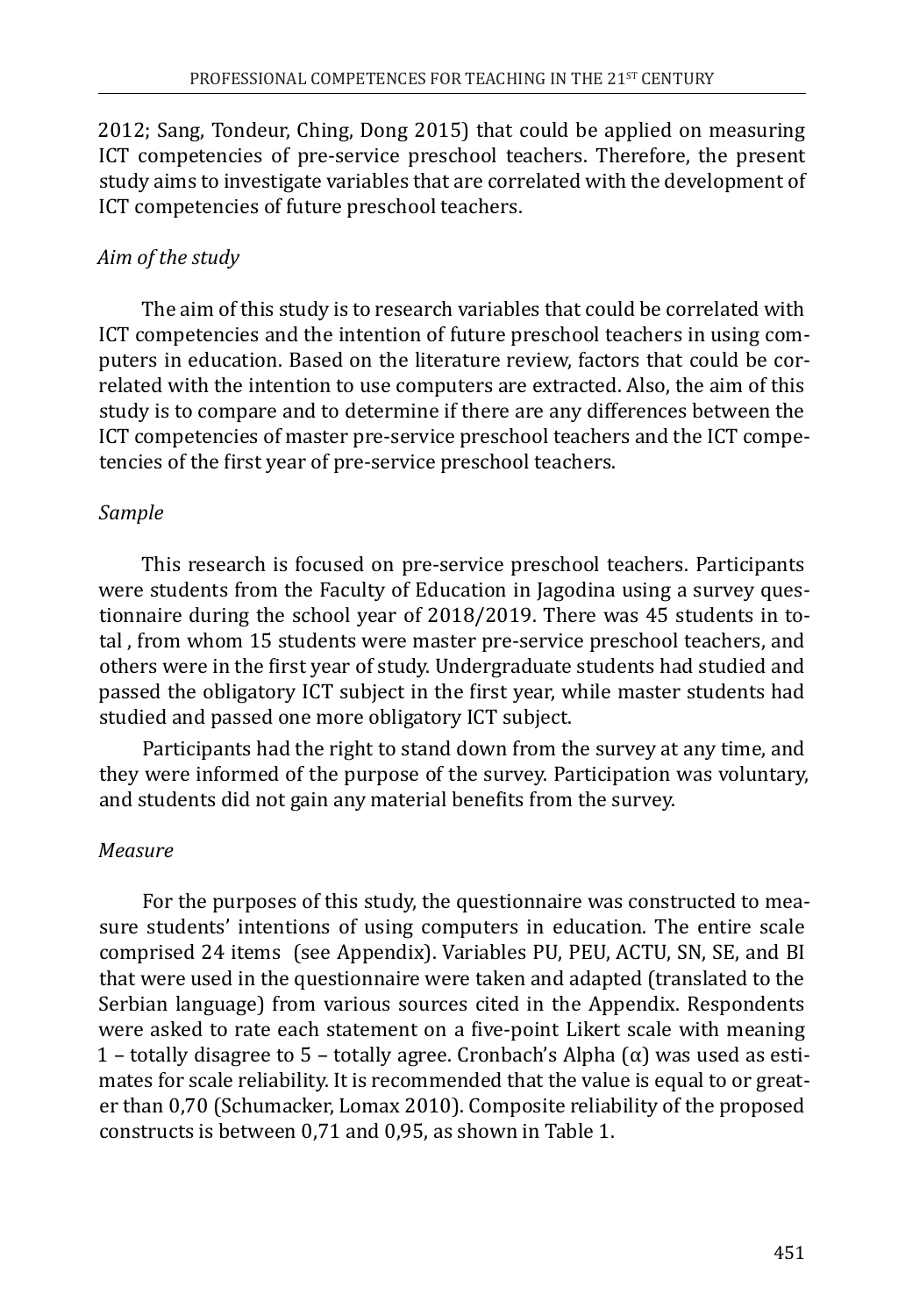#### *Data analysis*

The data was analyzed using correlation model in SPSS, consistent with how hypotheses are conceptually and statistically expressed and this is useful for analyzing the relationship between latent and observed variables. This analysis involves testing the first data normality.

The non-parametric Mann-Whitney test was used for determinating differences between ICT competencies of bachelor and master students. This test has the great advantage of being used for small samples of subjects (five to 20 participants). It can also be used when the measured variables are of an ordinal type and were recorded with an arbitrary scale (Nachar 2008). The Mann-Whitney U test is one of the most commonly used non-parametric tests in behavioral sciences (Kasuya 2001).

## **Results**

#### *Descriptive analysis*

Using SPSS software, we determined descriptive statistics if items. Aiming to facilitate the evaluation of the intention of the Preschool Education Teacher Bachelor's Degree students towards ICT use and their ICT competencies, below we present the descriptive analysis, organized by constructs, in Table 1.

As we can see in Table 1, the scores obtained show the students' inclination towards the use of ICT in their future educational practice and all other measured items, with scores above 4, out of a maximum of 5, for most of the items.

ICTCOMP = ICT Competence (ICTC-PU = the ability to use ICT for facilitating student learning competencies in using ICT; ICTCID = the ability to manage ICT for their own teaching purposes (ICTCID))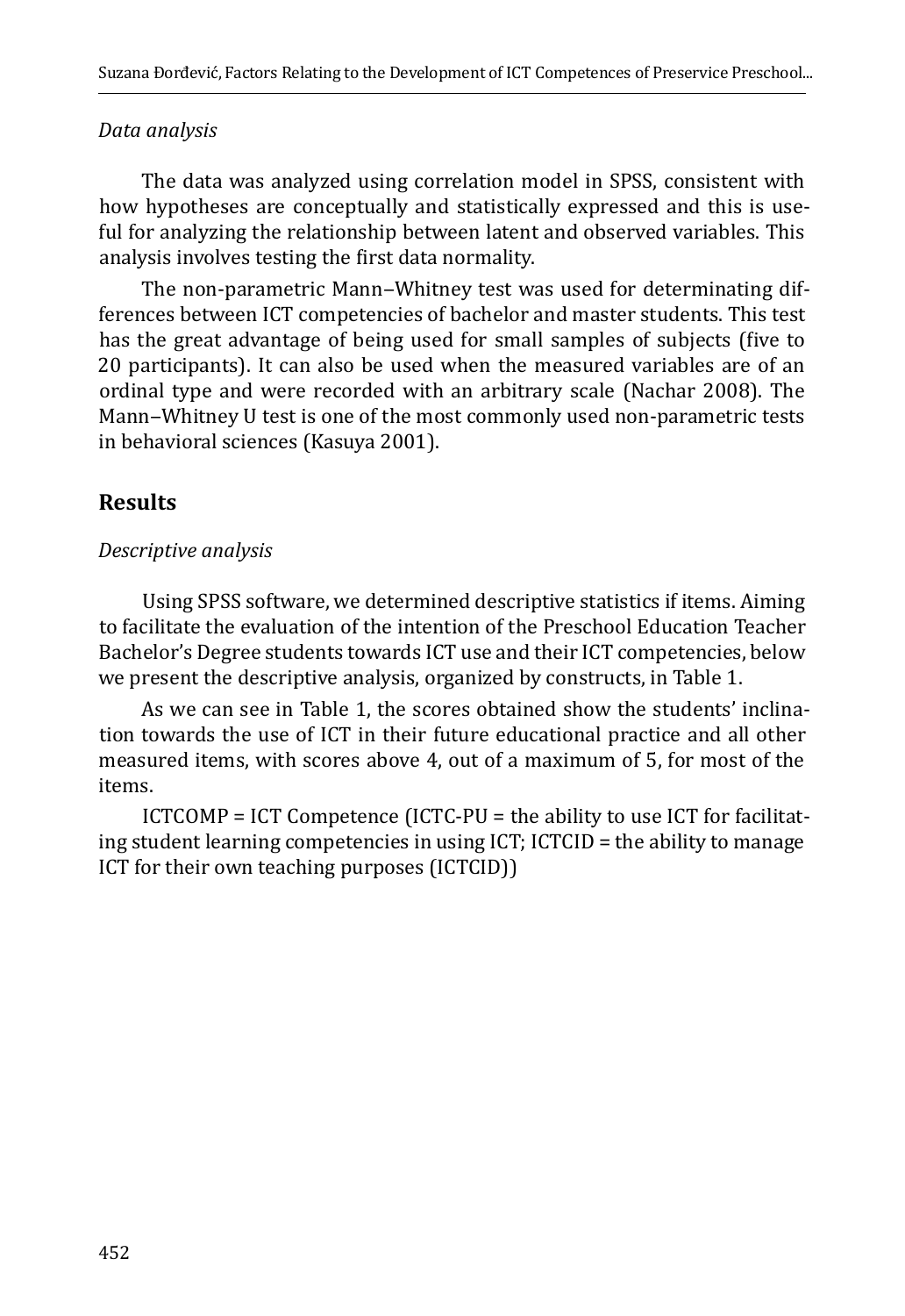| Item              | Minimum | Maximum | Median  | Mean | Std. Deviation |
|-------------------|---------|---------|---------|------|----------------|
| ICTC-PU1          | 2.0     | 5.0     | 4.5     | 4.29 | 0.85           |
| ICTC-PU2          | 2.0     | $5.0\,$ | 4.0     | 3.98 | 0.91           |
| ICTC-PU3          | 2.0     | $5.0\,$ | 4.0     | 4.21 | 0.85           |
| ICTC-PU4          | 2.0     | 5.0     | 4.0     | 4.17 | 0.78           |
| ICTC-PU5          | 3.0     | 5.0     | 4.0     | 4.33 | 0.66           |
| ICTC-PU6          | 2.0     | 5.0     | 4.0     | 4.21 | 0.77           |
| ICTC-PU7          | 2.0     | 5.0     | 4.0     | 4.10 | 0.78           |
| ICTC-PU8          | 2.0     | 5.0     | 4.5     | 4.35 | 0.76           |
| ICTC-PU9          | 3.0     | 5.0     | 4.0     | 4.29 | 0.71           |
| ICTC-PU10         | 3.0     | 5.0     | 5.0     | 4.46 | 0.71           |
| ICTC-PU11         | 1.0     | $5.0\,$ | 4.5     | 4.13 | 1.10           |
| ICTCID1           | 2.0     | 5.0     | 4.0     | 4.13 | 0.91           |
| ICTCID2           | 0.      | 5.0     | 4.0     | 3.69 | 1.13           |
| ICTCID3           | .0      | 5.0     | 4.0     | 4.06 | 1.02           |
| ICTCID4           | 0.      | 5.0     | 4.0     | 3.98 | 1.00           |
| <b>ICTCID5</b>    | 0.      | 5.0     | 4.0     | 3.90 | 1.02           |
| ICTCID6           | 0.      | 5.0     | 4.0     | 4.02 | 0.96           |
| <b>ICTCID7</b>    | 0.      | 5.0     | 4.0     | 3.98 | 1.06           |
| ICTCID8           | 1.0     | $5.0\,$ | 4.0     | 4.04 | 1.01           |
| PU1               | 1.0     | 5.0     | 5.0     | 4.42 | 0.92           |
| PU <sub>2</sub>   | 2.0     | 5.0     | 5.0     | 4.40 | 0.79           |
| PU3               | 2.0     | 5.0     | 5.0     | 4.56 | 0.68           |
| PU4               | 2.0     | 5.0     | 5.0     | 4.52 | 0.71           |
| SN1               | 1.0     | 5.0     | 4.5     | 4.19 | 1.00           |
| SN <sub>2</sub>   | 1.0     | 5.0     | 4.0     | 4.15 | 1.07           |
| SN <sub>3</sub>   | 2.0     | 5.0     | 4.0     | 4.31 | 0.80           |
| PEU1              | 2.0     | 5.0     | $5.0\,$ | 4.38 | 0.76           |
| PEU2              | 2.0     | 5.0     | 4.0     | 4.23 | 0.75           |
| PEU3              | 3.0     | 5.0     | 4.5     | 4.35 | 0.73           |
| PEU4              | 2.0     | 5.0     | $5.0\,$ | 4.35 | 0.84           |
| PEU5              | 2.0     | 5.0     | 5.0     | 4.31 | 0.83           |
| SE <sub>1</sub>   | 1.0     | 5.0     | 4.0     | 4.08 | 1.07           |
| SE <sub>2</sub>   | 1.0     | 5.0     | 4.0     | 4.21 | 0.90           |
| SE <sub>3</sub>   | 2.0     | 5.0     | 4.0     | 4.33 | 0.75           |
| ATCU1             | 2.0     | 5.0     | 5.0     | 4.42 | 0.74           |
| ATCU <sub>2</sub> | 3.0     | $5.0\,$ | 5.0     | 4.56 | 0.58           |
| ATCU3             | 3.0     | 5.0     | $5.0\,$ | 4.54 | 0.58           |
| ATCU4             | $3.0\,$ | 5.0     | 4.5     | 4.40 | 0.68           |
| BI1               | 2.0     | 5.0     | 4.0     | 4.19 | 0.89           |
| BI <sub>2</sub>   | 2.0     | 5.0     | 4.0     | 4.17 | 0.78           |
| BI3               | 2.0     | 5.0     | 4.0     | 4.31 | 0.78           |

# *Table 1: Descriptive statistics of the items*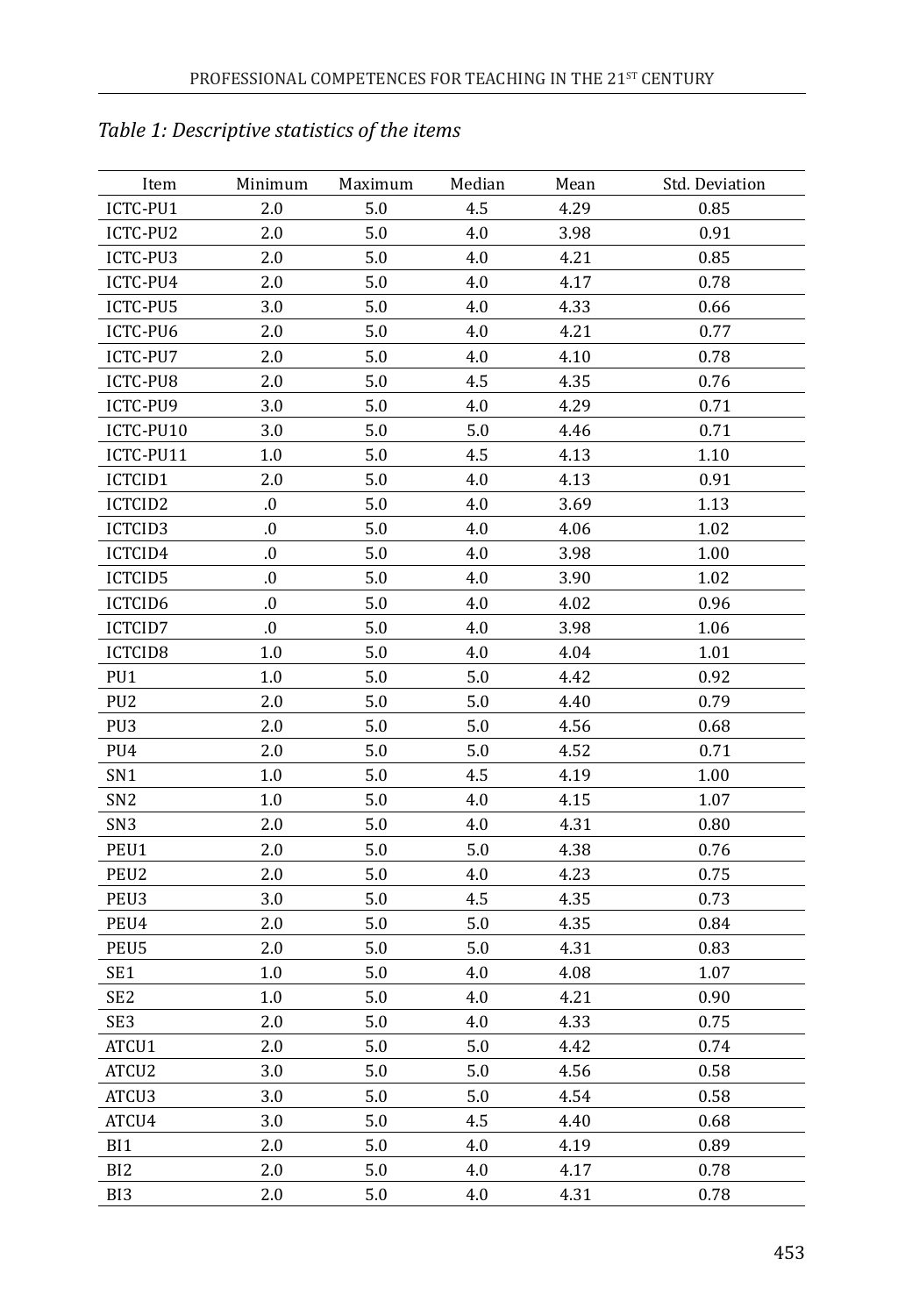Descriptive statistics of the variables are given in Table 2. All mean scores were above the midpoint of 2.5, indicating positive responses to the constructs.

| <b>Variable</b> | Mean | <b>Std. Deviation</b> | <b>Skewness</b> | <b>Kurtosis</b> | Cronbach's Alpha (a) |
|-----------------|------|-----------------------|-----------------|-----------------|----------------------|
| <b>SN</b>       | 4.22 | 0.83                  | $-1.37$         | 2.05            | 0.82                 |
| PU              | 4.47 | 0.63                  | $-0.9$          | $-0.39$         | 0.81                 |
| <b>PEU</b>      | 4.32 | 0.59                  | $-0.52$         | $-0.71$         | 0.82                 |
| <b>ATCU</b>     | 4.48 | 0.47                  | $-0.55$         | $-0.58$         | 0.71                 |
| SE              | 4.21 | 0.79                  | $-1.47$         | 2.84            | 0.84                 |
| <b>ICTCOMP</b>  | 4.12 | 0.67                  | $-0.88$         | 0.92            | 0.95                 |
| BI              | 4.22 | 0.70                  | $-0.86$         | 0.28            | 0.83                 |

*Table 2: Descriptive statistics of the constructs and composite reliability.*

*Note.* SN = Subjective norm; PU = perceived usefulness; PEU = perceived ease of use; ATCU = attitude toward computer use; SE = Self-efficacy; ICTCOMP = ICT Competence; BI = behavioural intention.

The standard deviations ranged from 0,47 to 0,86, reflecting a fairly narrow spread in participants' responses around the mean. In order for the reliability of the applied measuring scale, ie, the Cronbach Alpha  $(\alpha)$  was adequate, value is recommended to be 0,70 or bigger (De Vellis 2003). All reliability (ie. internal consent) of all constructs were between 0,71 and 0,95 as shown in Table 1.

Correlations between variables were measured using Spearman's rank correlation coefficient because preconditions for Pearson's linear correlation were not met. Values are shown in Table 3. Obtained correlation coefficients mostly showed positive relations between seven variables in the study, and all of the relations were significant.

|                | PU         | <b>SN</b> | PEU       | SE        | <b>ATCU</b> | BI        |
|----------------|------------|-----------|-----------|-----------|-------------|-----------|
| <b>SN</b>      | $0.549**$  |           |           |           |             |           |
| PEU            | $0.636**$  | $0.389**$ |           |           |             |           |
| SE             | $0.595**$  | $0.352*$  | $0.667**$ |           |             |           |
| <b>ATCU</b>    | $0.651**$  | $0.431**$ | $0.677**$ | $0.650**$ |             |           |
| BI             | $0.446$ ** | $0.424**$ | $0.450**$ | $0.390**$ | $0.562**$   |           |
| <b>ICTCOMP</b> | $0.654**$  | $0.499**$ | $0.658**$ | $0.671**$ | $0.503**$   | $0.451**$ |

*Table 3: Correlations between constructs.*

\*\*. Correlation is significant at the 0.01 level (2-tailed).

\*. Correlation is significant at the 0.05 level (2-tailed).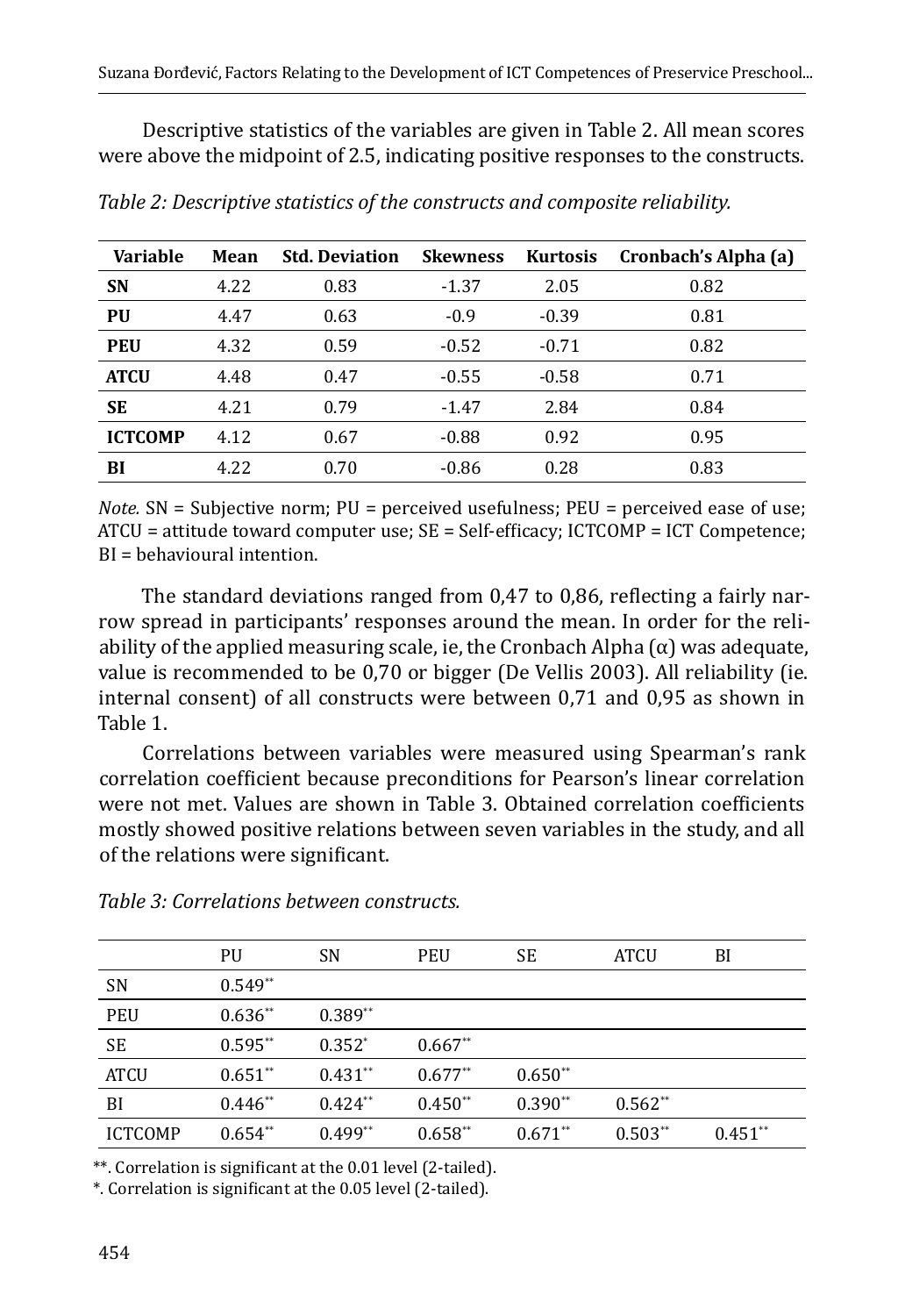As testing variables PU, SN, PEU, SE, ACTU, BI has shown that they didn't have a normal distribution, the non-parametric Mann-Whitney test was used to determine differences between answers from the first year bachelor students and master students. All results of Mann-Whitney test are shown in Table 4. There were statistically significant differences between the responses of the first year student and master students at the level of significance  $p < 0.05$ for all variables except for SN and ICTCOMP in favor of the master students.

|                |              |    |      |           |               | Mann-Whitney u Tect |           |       |                 |
|----------------|--------------|----|------|-----------|---------------|---------------------|-----------|-------|-----------------|
|                | Group        | N  | Mean | Std. Dev. | <b>Median</b> | U                   | ${\bf z}$ | p     | $\mathbf{r}$    |
|                | <b>OAS</b>   | 33 | 4.36 | 0.65      | 4.50          |                     |           |       |                 |
| <b>PU</b>      | <b>MAS</b>   | 15 | 4.73 | 0.50      | 5.00          | 151.50              | $-2.25$   | 0.024 | $-0.32$         |
|                | <b>Total</b> | 48 | 4.47 | 0.63      | 4.75          |                     |           |       |                 |
|                | <b>OAS</b>   | 33 | 4.19 | 0.83      | 4.33          |                     |           |       |                 |
| <b>SN</b>      | <b>MAS</b>   | 15 | 4.27 | 0.84      | 4.33          | 231.00              | $-0.37$   |       | $0.708 - 0.053$ |
|                | <b>Total</b> | 48 | 4.21 | 0.83      | 4.33          |                     |           |       |                 |
| <b>PEU</b>     | <b>OAS</b>   | 33 | 4.20 | 0.64      | 4.20          |                     |           |       |                 |
|                | <b>MAS</b>   | 15 | 4.60 | 0.36      | 4.60          | 157.00              | $-2.04$   | 0.041 | $-0.29$         |
|                | <b>Total</b> | 48 | 4.32 | 0.59      | 4.40          |                     |           |       |                 |
| <b>SE</b>      | <b>OAS</b>   | 33 | 4.03 | 0.85      | 4.00          |                     |           |       |                 |
|                | <b>MAS</b>   | 15 | 4.60 | 0.42      | 4.67          | 141.00              | $-2.41$   | 0.016 | $-0.35$         |
|                | <b>Total</b> | 48 | 4.21 | 0.79      | 4.33          |                     |           |       |                 |
| <b>ATCU</b>    | <b>OAS</b>   | 33 | 4.32 | 0.47      | 4.25          |                     |           |       |                 |
|                | <b>MAS</b>   | 15 | 4.82 | 0.26      | 5.00          | 54.50               | $-3.48$   | 0.001 | $-0.50$         |
|                | <b>Total</b> | 48 | 4.48 | 0.47      | 4.50          |                     |           |       |                 |
|                | <b>OAS</b>   | 33 | 4.06 | 0.67      | 4.00          |                     |           |       |                 |
| BI             | <b>MAS</b>   | 15 | 4.58 | 0.65      | 5.00          | 124.00              | $-2.81$   | 0.005 | $-0.31$         |
|                | <b>Total</b> | 48 | 4.22 | 0.70      | 4.33          |                     |           |       |                 |
|                | <b>OAS</b>   | 33 | 40.4 | 0.60      | 40.5          |                     |           |       |                 |
| <b>ICTCOMP</b> | MAS          | 15 | 4.30 | 0.76      | 4.58          | 167.50              | $-1.78$   | 0.075 | $-0.26$         |
|                | <b>Total</b> | 48 | 4.12 | 0.66      | 4.16          |                     |           |       |                 |

*Table 4: Descriptive statistics for all variables and Mann‒Whitney test.*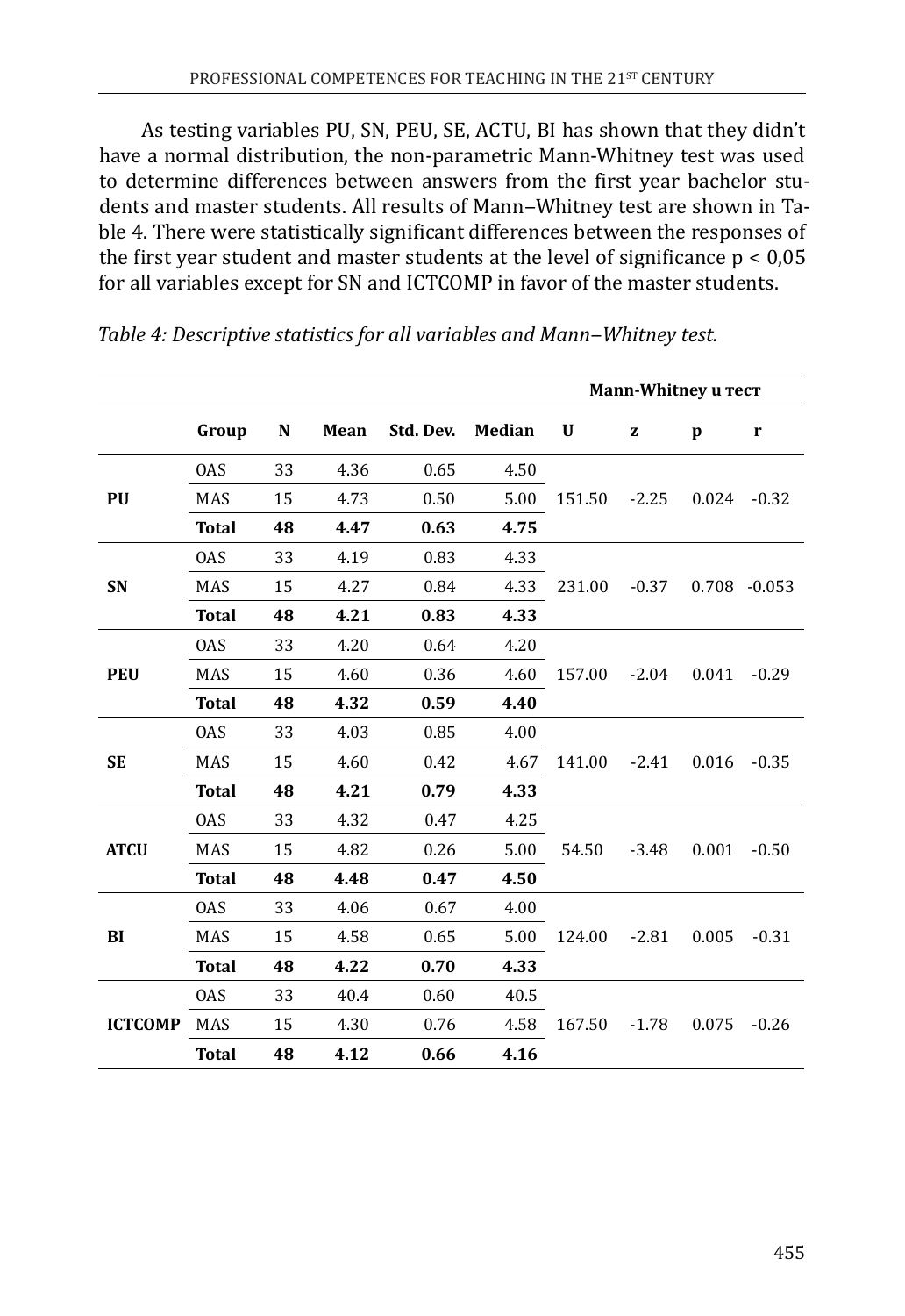### **Discussion**

According to educational authorities, ICT is expected to be broadly organized for teaching and learning in schools (Tondeur, Aesaert, Prestridge, Consuegra 2018). Consequently, ICT competencies were implemented for students in school, and have only recently started implementing pre-service preschool teachers (Kennisnet 2012). Promoting ICT competencies is a challenge for most education institutions (Gao, Wong, Choy, Wu 2011; Ottenbreit-Leftwich, Glazewski, Newby, Ertmer 2010) because multiple strategies are demanded in order to be successful. The aim of this study was to investigate pre-service preschool teachers' ICT competencies and answers to three tasks from the literature review, ie, the level of pre-service preschool teachers' ICT competencies, factors that have an impact on pre-service preschool teachers' determination to use ICT in teaching, and also to determinate if there are differences between first-year pre-service preschool teachers' and master pre-service preschool teachers' ICT competencies.

The answers to the first research task are shown in Table 1 and Table 2. Pre-service preschool teachers would use technology in their teaching in the future since almost all scores are above 4. All variables' values were above mean value, which indicates that all answers were positive. However, (re)designing ICT-applications and evaluating pupils with the help of ICT are fields where teachers should work more so that students would be more confident about this.

As far as the second research task is concerned, the results of this study showed that all factors are in strong correlation between each other (see Table 3), except for subjective norm and self-efficacy which are in weaker correlation. Thus, this implyies that perceived usefulness, perceived ease of use, attitude toward computer use, subjective norm and self-efficacy are the factors that have an impact on pre-service preschool teachers' ICT competencies and intentions to use computers in education.

Based on the results, ICT competencies is mostly influenced by self-efficacy, which is in strong correlation with perceived ease of use and attitude toward computer use. The results are consistent with the fact that the main barrier for the integration of technology is considered to be lack of preschool teachers' self-confidence (Ertmer 2005; Hermans, Tondeur, van Braak, Valcke 2008).

On the other hand, for the third research task, the Mann-Whitey test (see Table 4) showed that master pre-service preschool teachers have higher ICT competencies than first-year pre-service preschool teachers, although not significantly. This indicates that with more ICT subject during pre-service preschool teachers' education, they would have higher ICT competencies. Although this does not mean that a bigger number of ICT subjects would necessarily be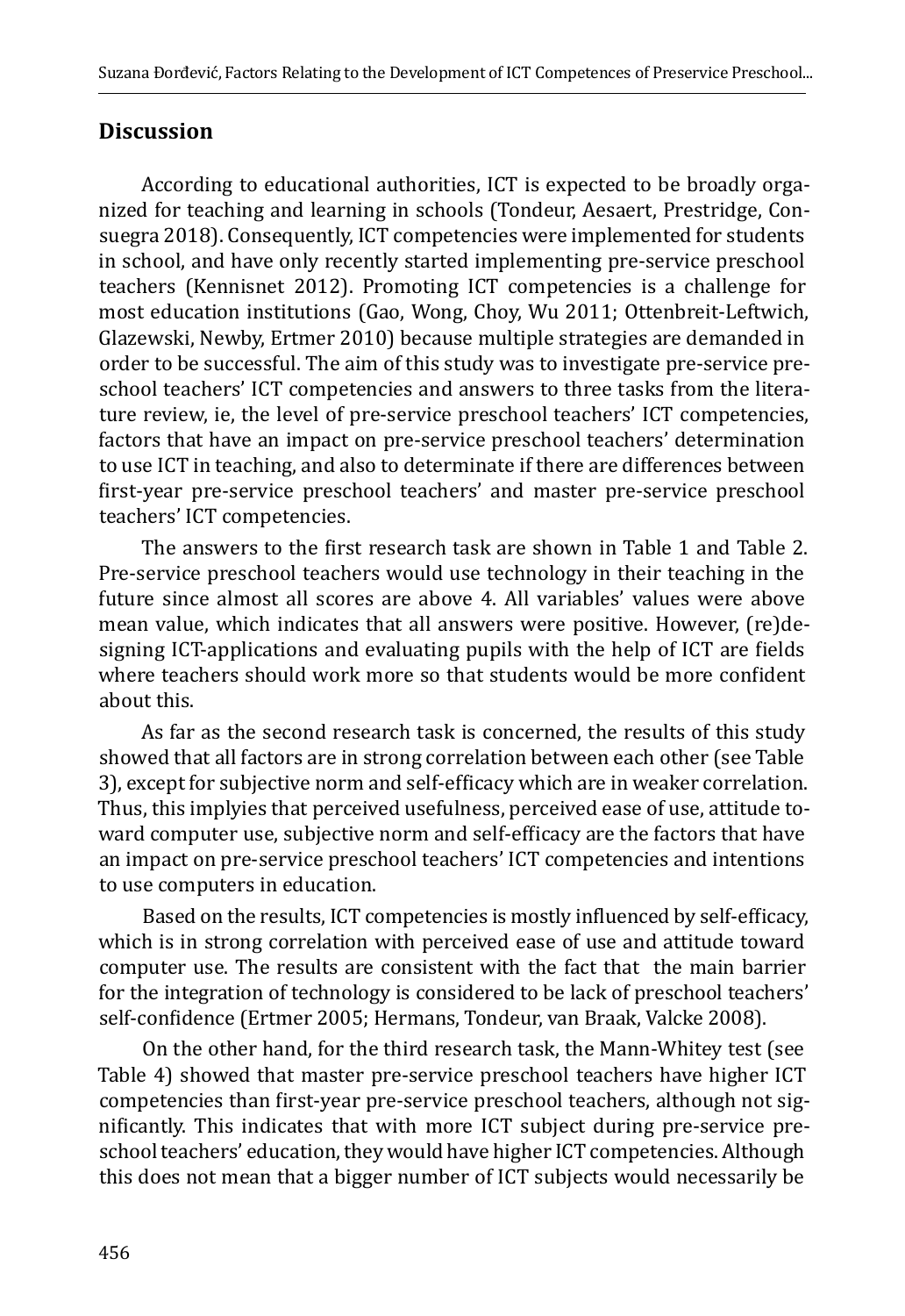better, future studies should focus on what is the optimal number of ICT subjects during someone's education. While the subjective norm and ICT competencies didn't show a significant difference between first-year and master students, perceived usefulness, perceived ease of use, self-efficacy, attitude toward computer use, and behavioral intention showed that there is a significant difference between first-year and master students in favor of master students. Since almost all variables are in strong correlation (see Table 3), it's expected that if one variable has a significant difference between first-year and master students, some other variables will have a significant difference. These results show that the people that are students' role modes should encourage them to use more technology, and educators should spend more time teaching students about integrating ICT in education.

# **Implications for practice**

The study's results contribute towards showing which factors have an impact on students' ICT competencies and intention of using computers and if there are differences in ICT competencies between first-year students and master students. The obtained results give guidelines and recommendations for further improvement of pre-service preschool teachers' education.

As the subjective norm and attitudes towards computer use have proven to be very important in shaping the intentions of using computers, and their actual application, it is most important that education faculties' curriculum should integrate ICT in all subjects where this is possible. The Univerity's practice should support future preschool teachers' ICT abilities and, with that in mind, various training courses and workshops should be developed. Only with a well-developed ICT application system in all segments of education and the corresponding influence of teachers as role models, can students develop positive attitudes and intentions towards computer use in education, and hence, gain ICT competencies.

Lastly, it should be said that a big factor in gaining higher ICT competencies is personal professional development. Various online courses are available and could help in raising preschool teachers' ICT competencies.

# **Conclusion**

It could be concluded that integration of ICT is an important and complex process and there are a lot of factors that could influence preschool teachers' ICT competencies and intentions to use computers in their teaching.

It's clear that even with good knowledge of using technology, psycho-social aspects of using technology will have a big impact on students. Integration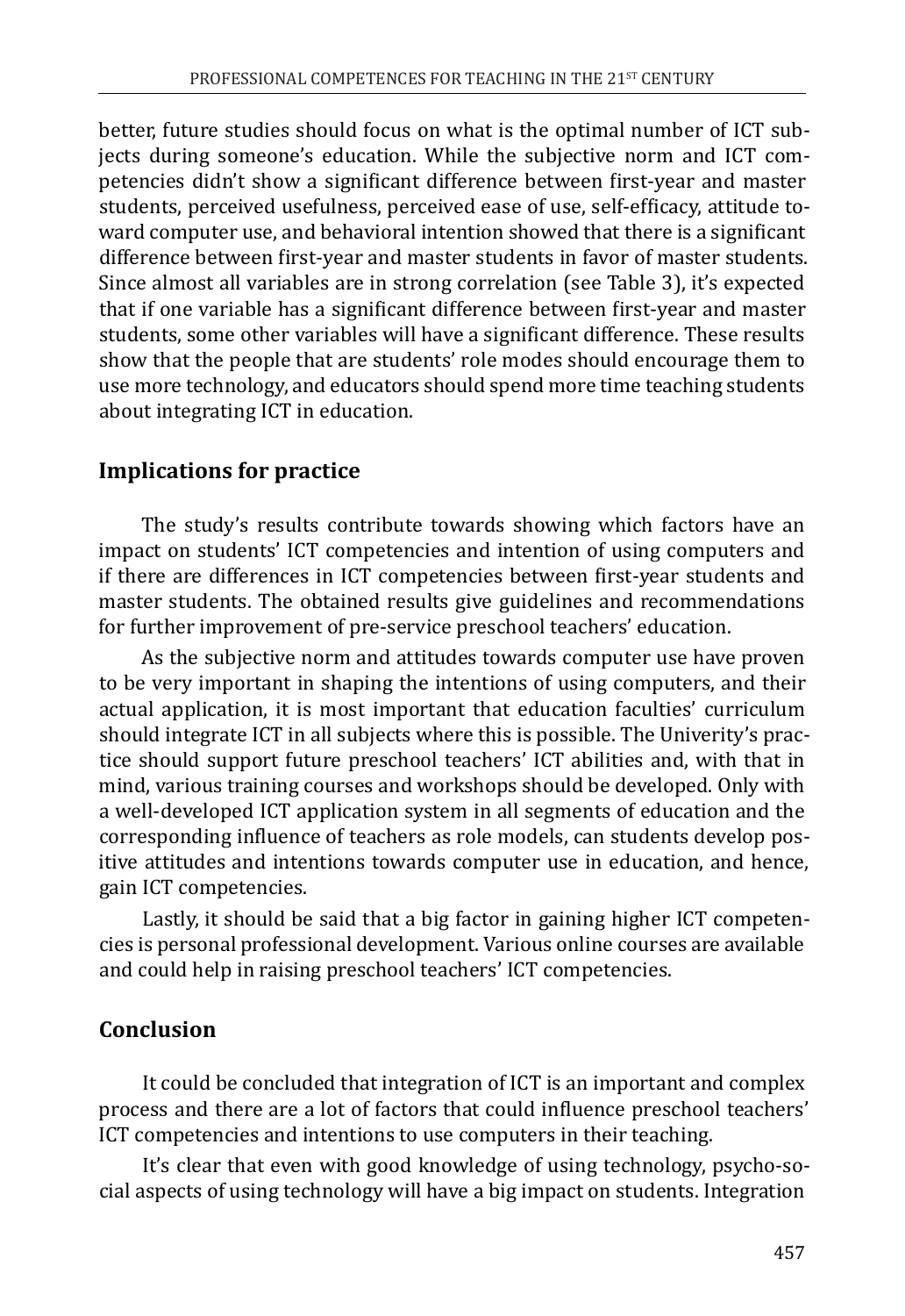of ICT is planned in accordance with preschool institutions' needs and has a significant influence on the learning process. As today ICT is present in all spheres of life as well as for all age- groups, it is necessary to start with the correct and timely application and education of the youngest age group. For optimal effect, preschool teachers have to adapt to all changes in technology. Preschool teachers, in addition to making decisions on the use of adequate technology, depending on the type and subject being processed, cannot resist the use of ICT but must accept and apply them in a timely manner. From all of the above, students must be able to practice the use of ICT in the process of education, but also to be provided with good examples and practices in order to better develop the application of the learned in the future work of the preschool teachers. It is necessary to refer them to new achievements and understanding these achievements in order to properly use them in their work. Preschool teachers have an impact on intentions and behavior but that's not enough, given that the vast majority of pre-school institutions are not adequately supplied with appropriate ICT equipment. As a result, preschool teachers during their work are unable to apply and evaluate theoretically acquired knowledge related to the use of ICT in education.

Despite all measures and precautions in our methodology, there are some limits. First, the data is collected by self-reporting, which has its own advantages, but it can lead to a common-method variance, and thus falsely increases the values of the accurate relationships between variables. Second, choosing students, future preschool teachers, seemed like a good solution. On the other hand, the lack of practice in the integration of ICT in real-life educational process could lead to the representation of a false image.

From a theoretical perspective, the study investigated the research task to assess the situation at different levels of use for teaching. The results should be applied in practice and so contribute to the improvement of teaching and learning processes.

## **References**

Ajzen, I. (1991). The Theory of Planned Behavior. *Organizational Behavior and Human Decision Processes*, 50, 179‒211. [https://doi.org/10.1016/0749-](https://doi.org/10.1016/0749-5978(91)90020-T) [5978\(91\)90020-T](https://doi.org/10.1016/0749-5978(91)90020-T)

Allan, Y. & Will, M. (2008). Exploring teacher acceptance of e-learning technology.*Asia-Pacific Journal of Teacher Education*, 36, 229‒243. [https://doi.](https://doi.org/10.1080/13598660802232779) [org/10.1080/13598660802232779](https://doi.org/10.1080/13598660802232779)

Anderson, R. (2008). Implications of the information and knowledge society foreducation. In J. Voogt, G. Knezek (Eds.), *International handbook of information technologyin primary and secondary education* (pp. 5‒22). New York: NY: Springer.

Bandura, A. (1978). Self-efficacy: Toward a unifying theory of behavioral change.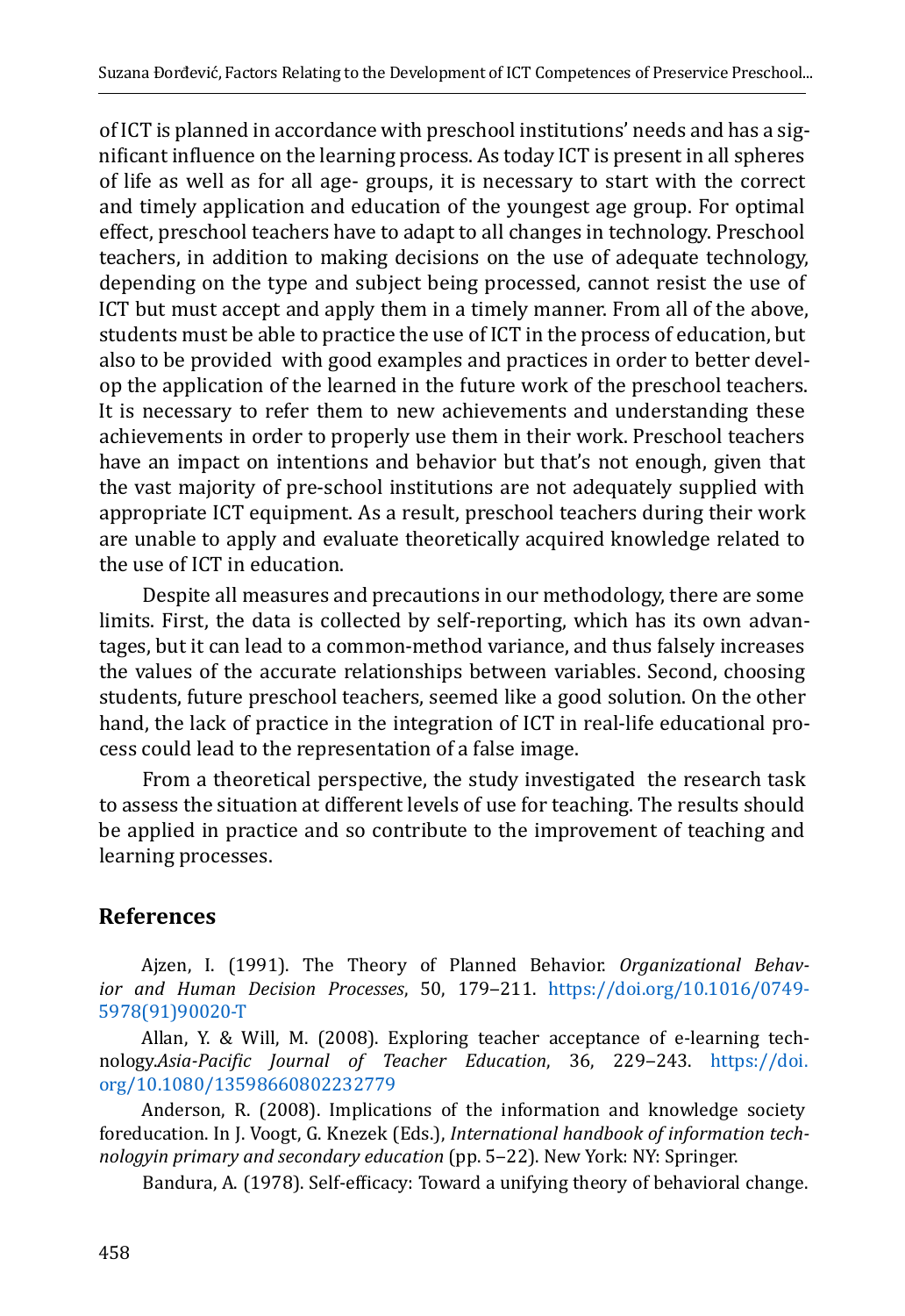*Psychological Review*, 84, 191‒215. [https://doi.org/10.1016/0146-6402\(78\)90002-4](https://doi.org/10.1016/0146-6402(78)90002-4)

Barak, M. (2014). Closing the Gap Between Attitudes and Perceptions. *Journal of-Science*, 1‒14. 4<https://doi.org/10.1007/s10956-013-9446-8>

Brun, M. & Hinostroza, J. E. (2014). Learning to become a teacher in the 21st century: ICT integration in Initial. *Educational Technology & Society*, 222–238.

Cheung, R. & Vogel, D. (2013). Predicting user acceptance of collaborative technologies: An extension of the technology acceptance model for e-learning. *Computers& Education*, 63, 160–175.<https://doi.org/10.1016/j.compedu.2012.12.003>

Chien, Y.-T., Chang, C.-Y., Yeh, T.-K. & Chang, K.-E. (2012). Engaging pre-service science teachers to act as active designers of technology integration: A MAGDAIRE framework. *Teaching and Teacher Education*, 28, 578‒588. [https://doi.org/10.1016/j.](https://doi.org/10.1016/j.tate.2011.12.005) [tate.2011.12.005](https://doi.org/10.1016/j.tate.2011.12.005)

Compeau, D. R. & Higgins, C. A. (1995). Computer Self-Efficacy: Development of a Measure and Initial Test. *MIS Quarterly*, 19(2), 189-211. [https://doi.](https://doi.org/10.2307/249688) [org/10.2307/249688](https://doi.org/10.2307/249688)

Davis, F. (1989). Perceived usefulness, perceived ease of use, and user acceptance of information technology. *MIS Quarterly*, 13(3), 319–340. [https://doi.](https://doi.org/10.2307/249008) [org/10.2307/249008](https://doi.org/10.2307/249008)

Davis, F., Bagozzi, R. & Warshaw, P. (1989). User Acceptance of Computer Technology: A Comparison of Two Theoretical Models. *Management Science*, 982-1003 <https://doi.org/10.1287/mnsc.35.8.982>

De Vellis, R. (2003). *Scale development: Theory and applications (2nd ed.).* California:Thousand Oaks, California: Sage.

Ertmer, P. (2005). Teacher Pedagogical Beliefs: The Final Frontier in Our Quest for Technology Integration? *Educational Technology Research and Development*, 53(4),25–39.

Gao, P., Wong, A., Choy, D. & Wu, J. (2011). Beginning teachers' understanding performances of technology integration. *Asia Pacific Journal of Education*, 31(2), 211‒223. <https://doi.org/10.1080/02188791.2011.567003>

Hermans, R., Tondeur, J., Van Braak, J. & Valcke, M. (2008). The impact of primaryschool teachers' educational beliefs on the classroom use of computers. *Computers & Education*, 51(4), 1499‒1509. <https://doi.org/10.1016/j.compedu.2008.02.001>

Holden, H. & Rada, R. (2011). Understanding the Influence of Perceived Usability and Technology Self-Efficacy on Teachers' Technology Acceptance. *Journal of Researchon Technology in Education*, 43(4), 343‒367. [https://doi.org/10.1080/15391523.2](https://doi.org/10.1080/15391523.2011.10782576) [011.10782576](https://doi.org/10.1080/15391523.2011.10782576)

Holland, D. & Piper, R. (2016). A Technology Integration Education (TIE) Model for Millennial Preservice Teachers: Exploring the Canonical Correlation Relationships Among Attitudes, Subjective Norms, Perceived Behavioral Controls, Motivation, and Technological, Pedagogical, and Content. *Journal of Research on Technology in Educati*on, 48, 212‒226.

Kasuya, E. (2001). Mann-Whitney U test when variances are unequal. *Animal Behaviour*,61(6), 1247‒1249.<https://doi.org/10.1006/anbe.2001.1691>

Kay, R. (2006). Evaluating Strategies Used To Incorporate Technology Into Preservice Education. *Journal of Research on Technology in Education*, 38, 383-408. [https://](https://doi.org/10.1080/15391523.2006.10782466) [doi.org/10.1080/15391523.2006.10782466](https://doi.org/10.1080/15391523.2006.10782466)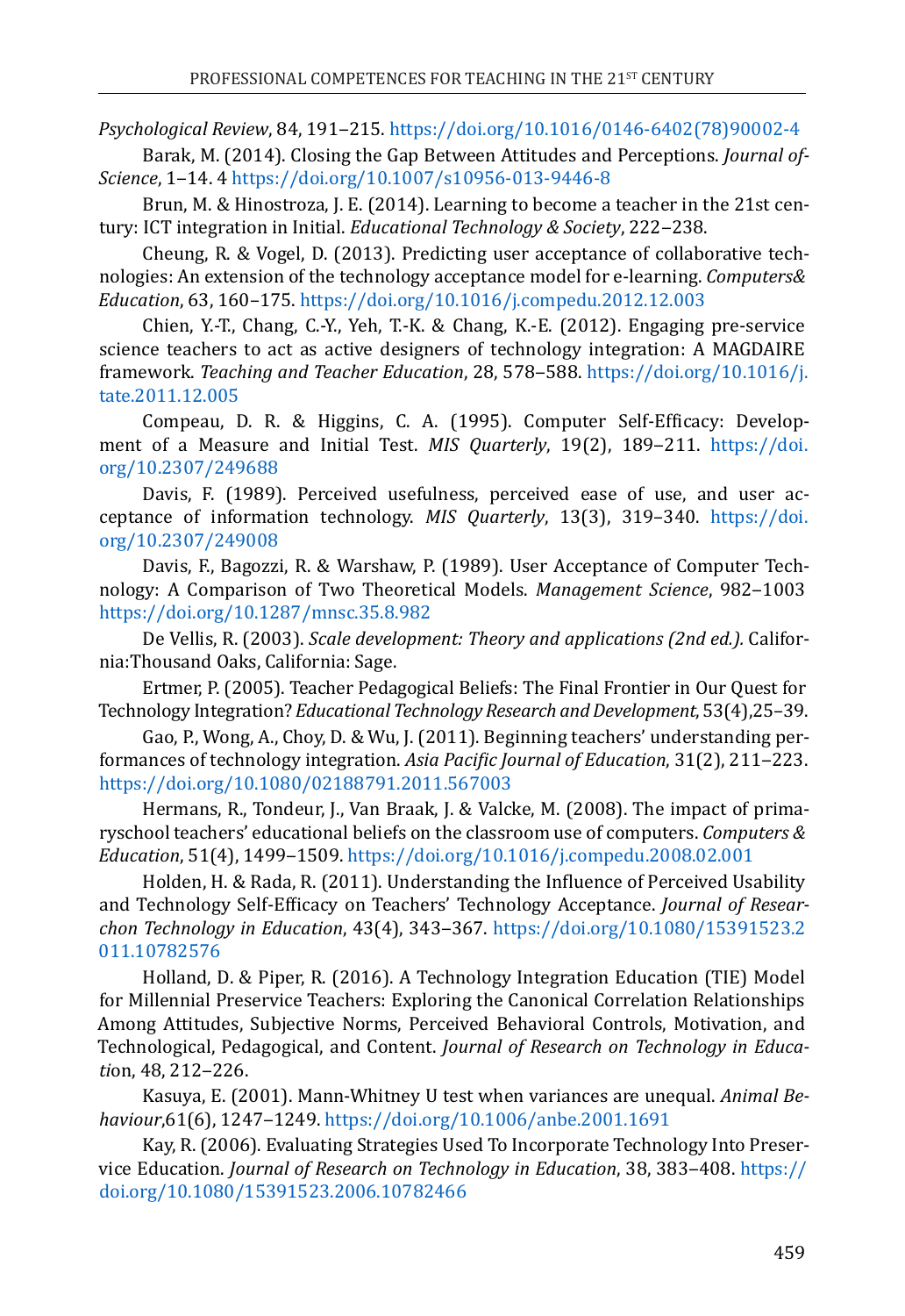Kennisnet (2012). *ICT proficiency of teachers (ICT-bekwaamheid van leraren).* Netherlands: Kennisnet.

Milutinović, V. (2009). Factors of ICT application in education: Mentors and student teachers. *Promoting Teacher Education – From Intake System To Teaching Practice: Proceedings of the international conference*, 1, 175–187.

Milutinović, V. R. (2016). Faktori koju utiču na nameru budućih učitelja da koriste računar u nastavi. *Uzdanica*, 97‒98.

Motaghian, H., Hassanzadeh, A. & Moghadam, D. K. (2013). Factors affecting university instructors' adoption of web-based learning systems: Case study of Iran. *Computers & Education*, (6)1), 158–167. [https://doi.org/10.1016/j.compe](https://doi.org/10.1016/j.compedu.2012.09.016)[du.2012.09.016](https://doi.org/10.1016/j.compedu.2012.09.016)

Nachar, N. (2008). The Mann-Whitney U: A Test for Assessing Whether Two Independent Samples Come from the Same Distribution. *Tutorials in Quantitative Methods for Psychology*, 4(1), 13‒20. <https://doi.org/10.20982/tqmp.04.1.p013>

Nam, C. S., Bahn, S. & Lee, R. (2013). Acceptance of assistive technology by special education teachers: A structural equation model approach. *International Journal of Human-Computer Interaction*, 29(5), 365‒377. [https://doi.org/10.1080/10447318.20](https://doi.org/10.1080/10447318.2012.711990) [12.711990](https://doi.org/10.1080/10447318.2012.711990)

Ottenbreit-Leftwich, A., Glazewski, K., Newby, T. & Ertmer, P. (2010). Teacher value beliefs associated with using technology: Addressing professional and studentneeds. *Computers & Education*, 55, 1321-1335. [https://doi.org/10.1016/j.compe](https://doi.org/10.1016/j.compedu.2010.06.002)[du.2010.06.002](https://doi.org/10.1016/j.compedu.2010.06.002)

Pallant, J. (2007). *SPSS Survival Manual: A step by step guide to data analysis using-SPSS.* Crows Nest: Allen & Unwin.

Polly, D., Mims, C., Shepherd, C. E. & Inan, F. (2010). Evidence of impact: Transforming teacher education with preparing tomorrow's teachers to teach with technology (PT3) grants. *Teaching and Teacher Education*, 26, 863‒870. [https://doi.org/10.1016/j.](https://doi.org/10.1016/j.tate.2009.10.024) [tate.2009.10.024](https://doi.org/10.1016/j.tate.2009.10.024)

Russell, M., Bebell, D., O'Dwyer, L. & Duffany, O. (2003). Examining Teacher Technology Use. *Journal of Teacher Education*, 54, 297-310. [https://doi.](https://doi.org/10.1177/0022487103255985) [org/10.1177/0022487103255985](https://doi.org/10.1177/0022487103255985)

Sanchez-Prieto, J. C., Olmos-Miguelanez, S. & Garcia-Penalvo, F. J. (2016). MLearning and pre-service teachers: An assessment of the behavioral. *Computers in Human Behavior*, 1‒11. <https://doi.org/10.1016/j.chb.2016.09.061>

Sang, G., Tondeur, J., Ching, S. & Dong, Y. (2015). Validation and Profile of Chinese Pre-service Teachers' Technological Pedagogical Content Knowledge Scale. *Asia-Pacific Journal of Teacher Education*, 44, 1‒17. [https://doi.org/10.1080/135986](https://doi.org/10.1080/1359866X.2014.960800) [6X.2014.960800](https://doi.org/10.1080/1359866X.2014.960800)

Schepers, J. & Wetzels, M. (2007). A meta-analysis of the technology acceptancemodel: investigating subjective norm and moderation effects. *Information & Management*,(44), 90–103. <https://doi.org/10.1016/j.im.2006.10.007>

Schumacker, R. & Lomax, R. (2010). *A beginner's guide to structural equation modeling(3rd ed.).* New York: New York: Routledge.

Tarhini, A., Hone, K. & Liu, X. (2014). A cross-cultural examination of the impactof social, organisational and individual factors on educational technology acceptance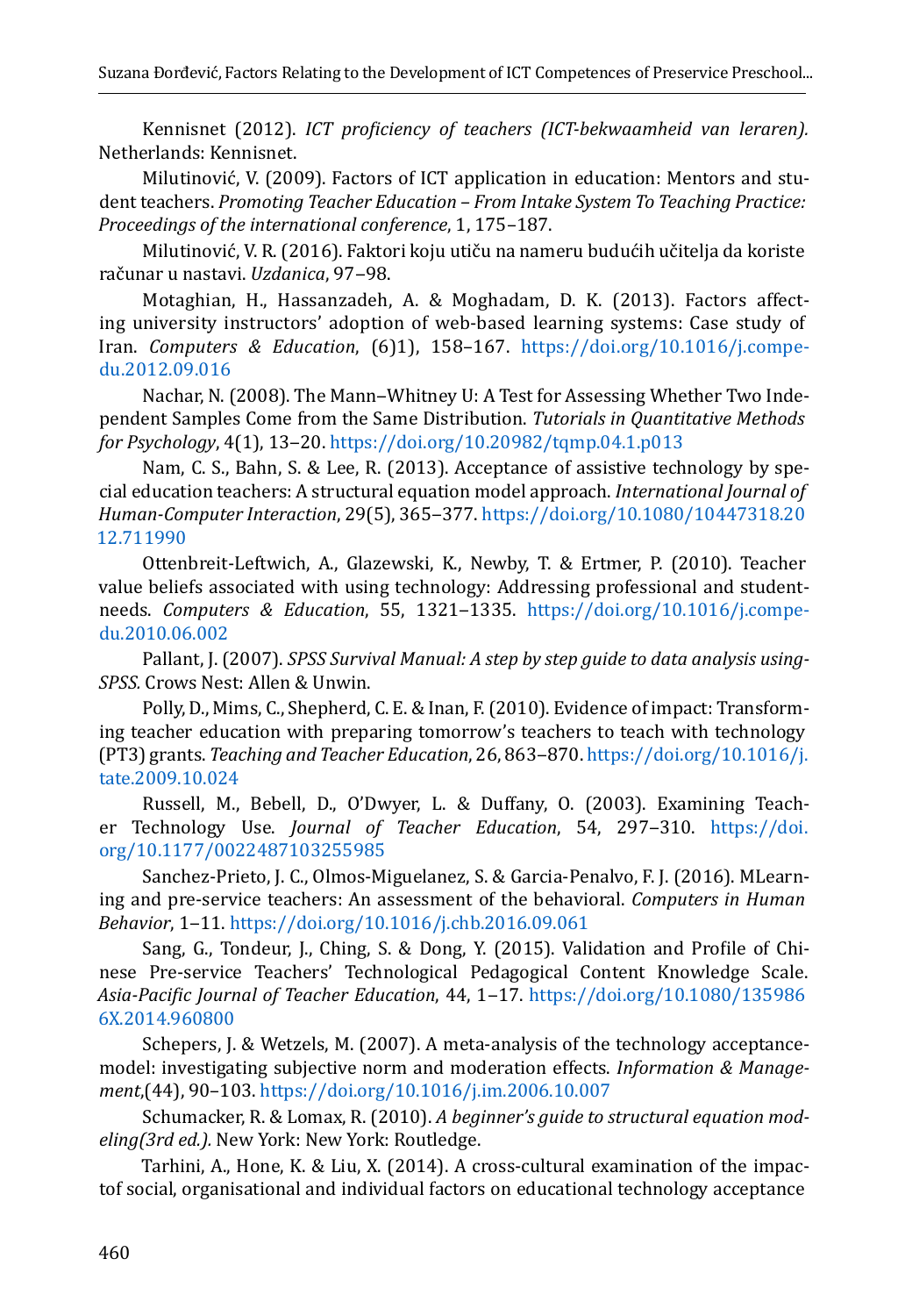between British and Lebanese university students. *British Journal of Educational Technology*, 46(4), 739‒755. <https://doi.org/10.1111/bjet.12169>

Taylor, S. & Todd, P. (1995). Understanding information technology usage: A testof competing models. *Information Systems Research*, 6, 144-176. [https://doi.](https://doi.org/10.1287/isre.6.2.144) [org/10.1287/isre.6.2.144](https://doi.org/10.1287/isre.6.2.144)

Teo, T. (2009a). Evaluating the intention to use technology among student teachers:A structural equation modeling approach. *International Journal of Technology in-*Teaching and Learning, 5(2), 106-118.

Teo, T. (2009b). Modeling technology acceptance in education: A study of pre-service teachers. *Computers & Education*, 52, 302–312. [https://doi.org/10.1016/j.compe](https://doi.org/10.1016/j.compedu.2008.08.006)[du.2008.08.006](https://doi.org/10.1016/j.compedu.2008.08.006)

Teo, T. (2010). Path analysis of pre-service teachers' attitudes to computer use:Applying and extending the Technology Acceptance Model in an educational context. *Interactive Learning Environments*, 18(1), 65–79. [https://doi.](https://doi.org/10.1080/10494820802231327) [org/10.1080/10494820802231327](https://doi.org/10.1080/10494820802231327)

Teo, T. & Milutinović, V. (2015). Modeling the intention to use technology forteaching mathematics among pre-service teachers in Serbia. *Australasian Journal of Educational Technology*, 363‒380. <https://doi.org/10.14742/ajet.1668>

Thompson, R., Higgins, C. & Howell, J. (1991). Personal computing: toward aconceptual model of utilization. *MIS Quarterly*, 15, 124–143.<https://doi.org/10.2307/249443>

Tondeur, J., Aesaert, K., Prestridge, S. & Consuegra, E. (2018). A multilevel analysis of what matters in the training of pre-service. *Computers & Education*, 122, 32‒42. <https://doi.org/10.1016/j.compedu.2018.03.002>

Van Dinther, M., Dochy, F., Segers, M. R. & Braeken, J. (2013). The construct validityand predictive validity of a self-efficacy measure for student teachers in competence-based education. *Studies In Educational Evaluation*, 39(3), 169–179. [https://doi.](https://doi.org/10.1016/j.stueduc.2013.05.001) [org/10.1016/j.stueduc.2013.05.001](https://doi.org/10.1016/j.stueduc.2013.05.001)

Venkatesh, V. & Bala, H. (2008). Technology Acceptance Model 3 and a Research Agenda on Interventions. *Decision science*, 39(2), 273‒315. [https://doi.org/10.1111/](https://doi.org/10.1111/j.1540-5915.2008.00192.x) [j.1540-5915.2008.00192.x](https://doi.org/10.1111/j.1540-5915.2008.00192.x)

Venkatesh, V. & Davis, F. (2000). A theoretical extension of technology acceptance model: Four longitudinal field studies. *Management Science*, (46), 186–204. [https://](https://doi.org/10.1287/mnsc.46.2.186.11926) [doi.org/10.1287/mnsc.46.2.186.11926](https://doi.org/10.1287/mnsc.46.2.186.11926)

Venkatesh, V., Morris, M., Davis, G. & Davis, F. (2003). User acceptance of information technology: Toward a unified view. *MIS Quarterly*, 27, 425–478. [https://doi.](https://doi.org/10.2307/30036540) [org/10.2307/30036540](https://doi.org/10.2307/30036540)

Wong, G. (2015). Understanding technology acceptance in pre-service. *Australasian Journal of Educational*, 31, 713–735.<https://doi.org/10.14742/ajet.1890>

Wong, K.-T., Teo, T. & Russo, S. (2012). Influence of gender and computer teachingefficacy on computer acceptance among Malaysian student teachers: An extendedtechnology acceptance model. *Australasian Journal of Educational Technology*, 28(7), 1190‒1207.<https://doi.org/10.14742/ajet.796>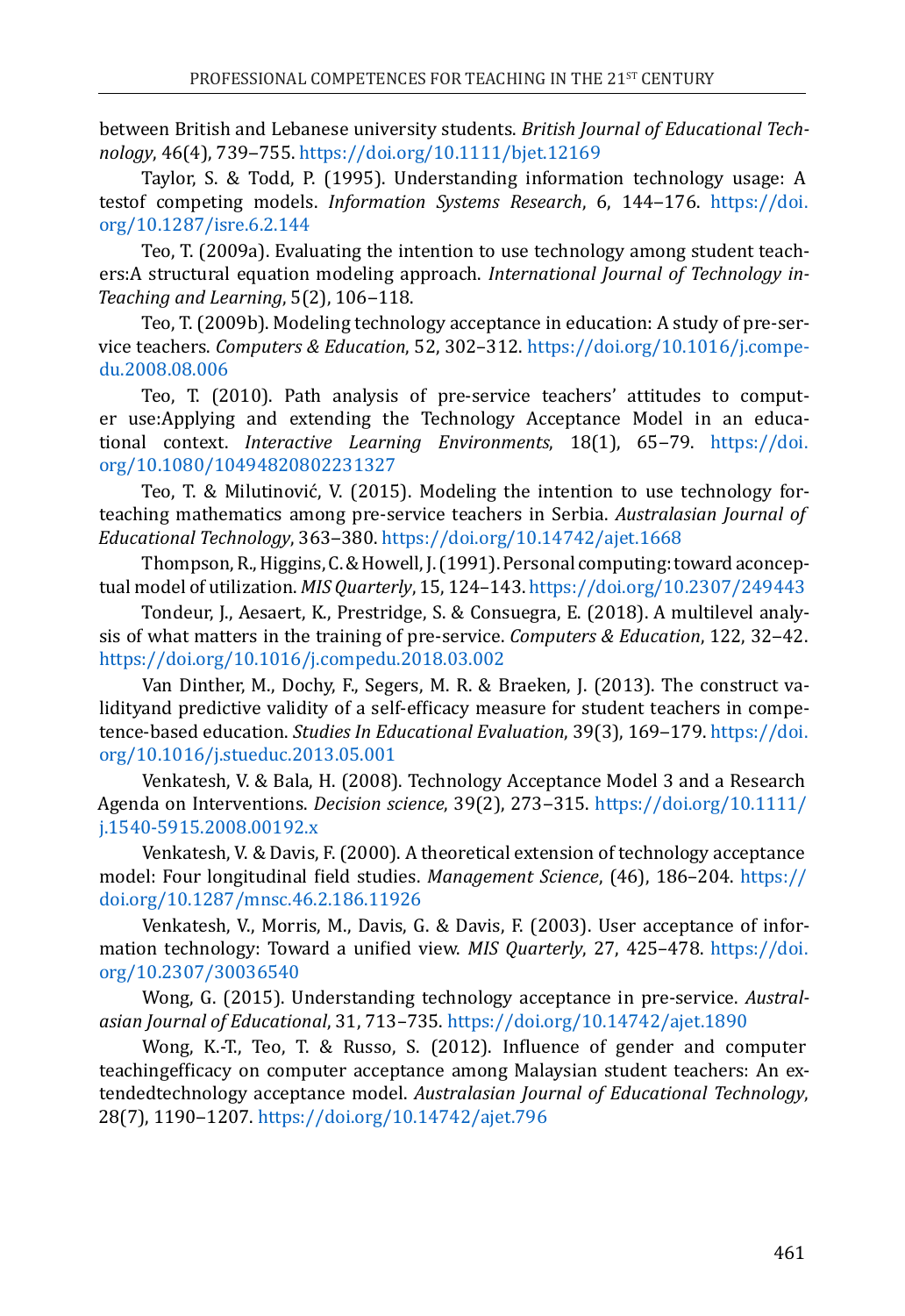# **Appendix**

## **List of Constructs and Corresponding Items**

- **ICT competence items** (adapted from Davis 1989)
- I am able to…
- ICTC-PU1: motivate pupils to use ICT in a positive way
- ICTC-PU2: stimulate pupils to use ICT in a critical manner
- ICTC-PU3: provide pupils with activities to exercise knowledge/skills by means of ICT
- ICTC-PU4: provide pupils with activities on subject matters to learn with ICT
- ICTC-PU5: offer pupils opportunities to express ideas in a creative way by means of ICT
- ICTC-PU6: support pupils in searching for information by means of ICT
- ICTC-PU7: support pupils in processing and managing information by means of ICT
- ICTC-PU8: support pupils to present information by means of ICT
- ICTC-PU9: support pupils to communicate with ICT in a safe, responsible and effective way
- ICTC-PU10: support pupils to work together with ICT
- ICTC-PU11: educate pupils to use ICT in a conscious way (respecting ergonomics, intellectual property, etc)
- ICTCID1: select ICT-applications in view of a specific educational setting
- ICTCID2: (re)design ICT-applications in view of a specific educational setting
- ICTCID3: use ICT to differentiate learning and instruction
- ICTCID4: track the learning progress of pupils in a digital way
- ICTCID5: evaluate pupils with the help of ICT
- ICTCID6: use ICT appropriately to communicate with pupils
- ICTCID7: design a learning environment with the available infrastructure
- ICTCID8: select ICT-applications effectively in creating a learning environment (e.g. in view of the group size)
- **Perceived usefulness** (adapted from Davis et al. 1989; Teo 2009a, 2008b, 2010)
- PU1 The use of ICT improves the educational practice (PU\_01);
- PU2 The use of ICT makes the educational practice more effective (PU\_02);
- PU3 The use of ICT makes it easier to carry out educational tasks (PU\_03);
- PU4 In general, I consider that ICT is useful in education (PU\_04).
- **Subjective norm** (adapted from Taylor, Todd 1995: Venkatesh et al. 2003; Teo 2009a, 2009b, 2010)